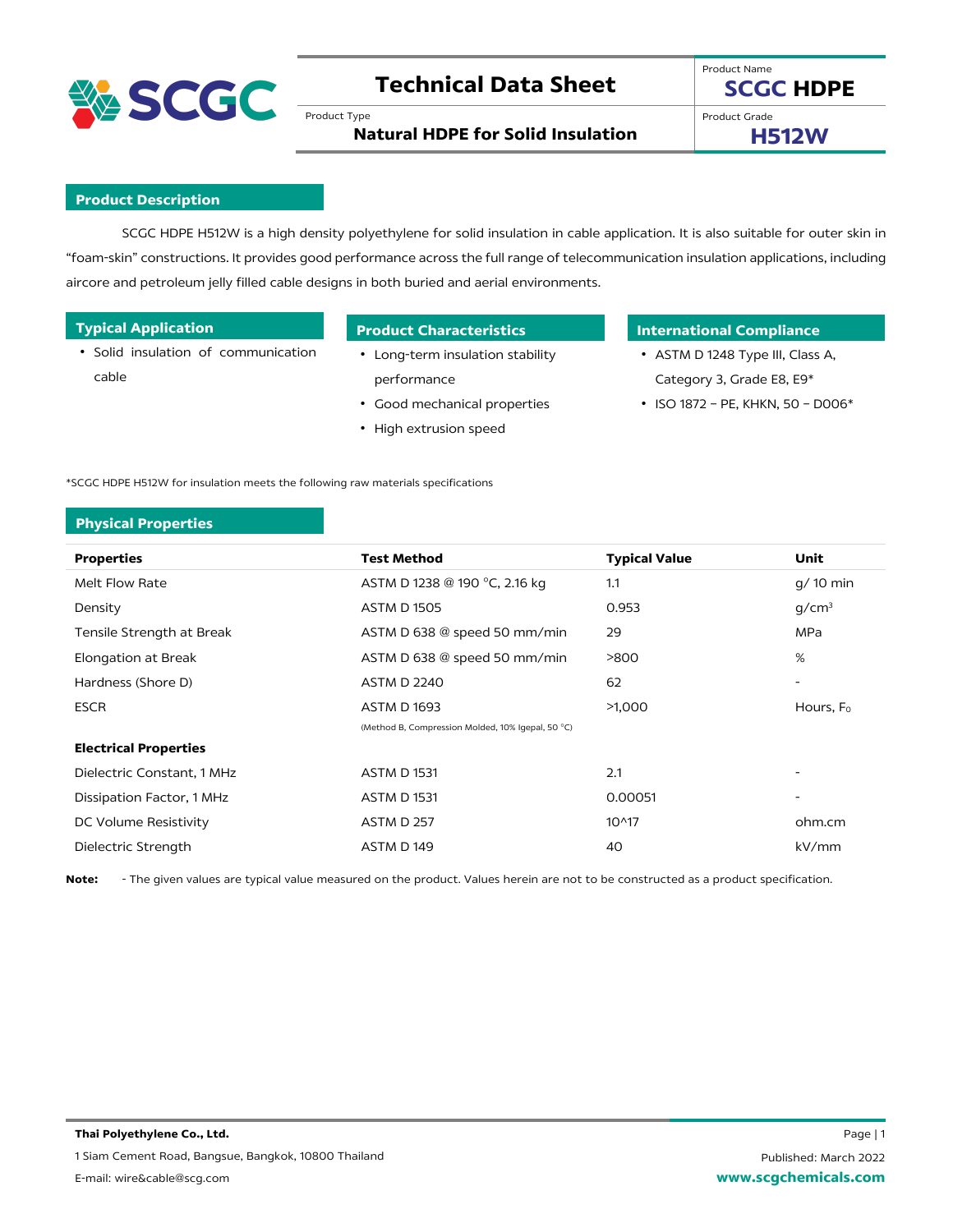

# **Technical Data Sheet**

Product Type

**Natural HDPE for Solid Insulation**

Product Grade

**H512W**

## **Processing Guidelines**

For extrusion of SCGC HDPE H512W, it is recommended to use with the screw giving good homogenization without excessive shear. Standard PE screws have proven satisfactorily which provide good result.

Recommended melt temperature is 220-280 ˚C using conductor preheats ranging from 110-140 ˚C.

### **Product Technical Assistance**

For technical assistance or further information on this product or any other SCG Chemicals' products, contact your SCG Chemicals technical service at the address or telephone number as specified below.

### **Product Available Form Product Packaging**

- Natural pellet 25 kg loose bag
	- 25 kg bag on pallet
	- 750 kg big bag

### **Storage**

- Store in original container in tidy according to the manual of Handling and Storage from Thai Polyethylene Company Limited.
- Product(s) should be stored in dry and dust free location at temperature below 50 °C and protected from direct sunlight and/or heat, well-ventilated area, away from incompatible materials and food and drink, as this may lead to quality deterioration, which results in odour generation and colour changes and can have negative effects on the physical properties of this product.
- Keep container tightly closed and sealed until ready for use. Containers that have been opened must be carefully resealed and kept upright to prevent leakage. Do not store in unlabelled containers. Use appropriate containment to avoid environmental contamination.
- The storage area should be stable and not be slopped.

# **Safety**

- The product is not classified as a hazardous material.
- Please see our Material Safety Data Sheet for details on various aspects of safety, recovery, and disposal of the products; for more information, contact your SCG Chemicals technical service.